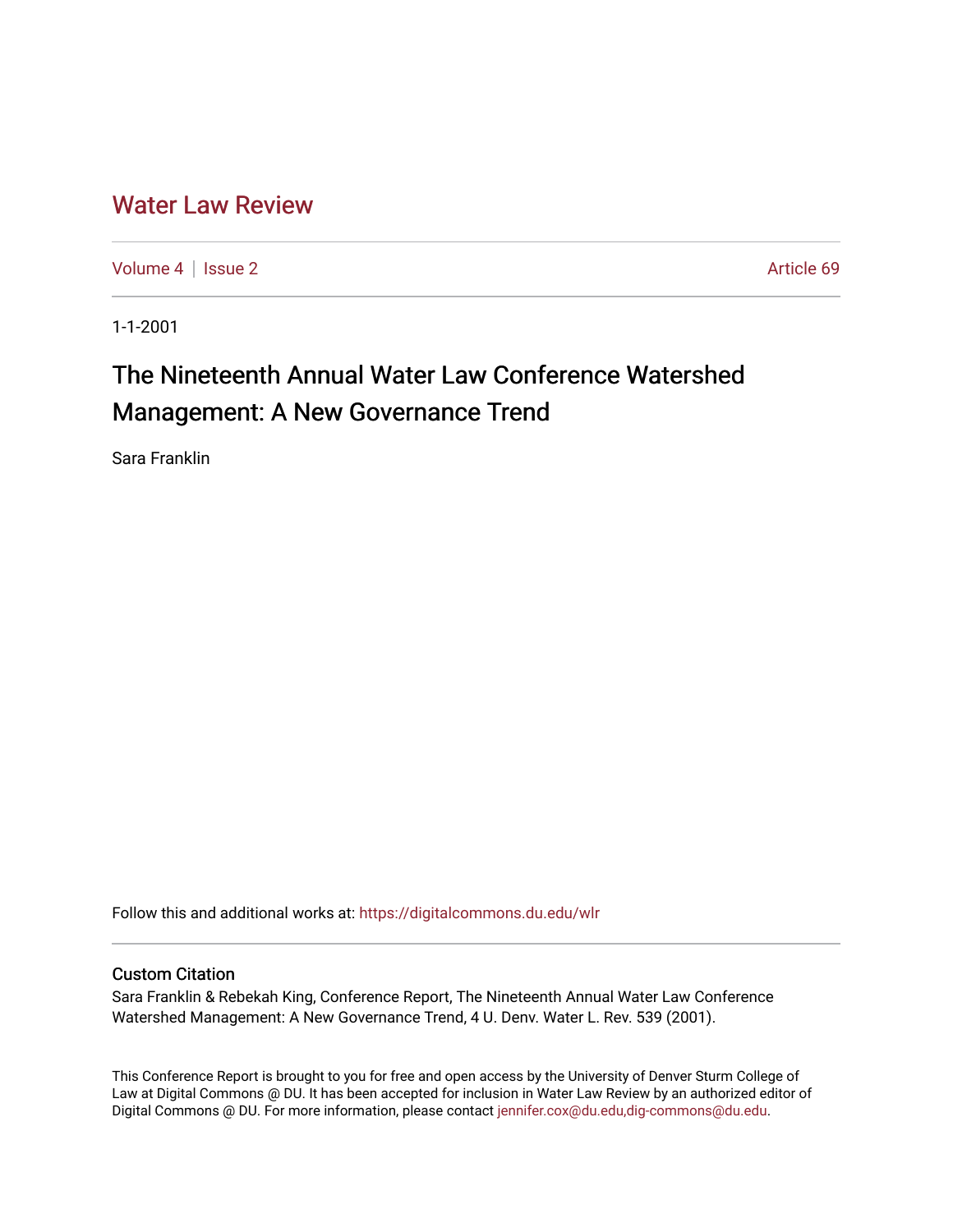# **CONFERENCE REPORT**

#### **THE NINETEENTH ANNUAL WATER LAW CONFERENCE WATERSHED MANAGEMENT: A NEW GOVERNANCE TREND**

#### **San Diego, California February 15-16, 2001**

The Nineteenth Annual Water Law Conference provided two days of informative discussions on various watershed management issues. The conference opened with a keynote address by Professor Joseph L. Sax, followed by two morning sessions attended by all. In the afternoon, attendees selected from four breakout sessions focusing on tribal water issues, ethics, and various practice skills. The second day provided three additional sessions, including a comprehensive panel discussion addressing the pros and cons of watershed management, as well as those components that make a watershed management program successful. This report provides a summary of the comments presented in each session.

#### **DAY ONE**

#### **KEYNOTE ADDRESS-PROFESSOR JOSEPH L. SAX**

Professor Joseph **L.** Sax opened the conference with his keynote address identifying current issues in the watershed management movement. Professor Sax explained that the roots of the watershed concept are found in the common law, but emphasized that the modern era presents new and unique difficulties. First, Professor Sax stated watershed management is much broader than water management, as a watershed includes any land uses affecting water. Professor Sax noted that successful watershed management might require centralized administration, which conflicts with the current trend toward localized management. Second, Professor Sax identified the difficulty of how to measure success of watershed management when a watershed constitutes the medium for working towards the goal of biological restoration. Professor Sax's keynote address concluded with perhaps the central questions pertaining to watershed management: (1) what institutional structure is best fitted for largescale managerial efforts?; and (2) how comprehensively can a managerial system function without collapsing under its own bulk and complexity?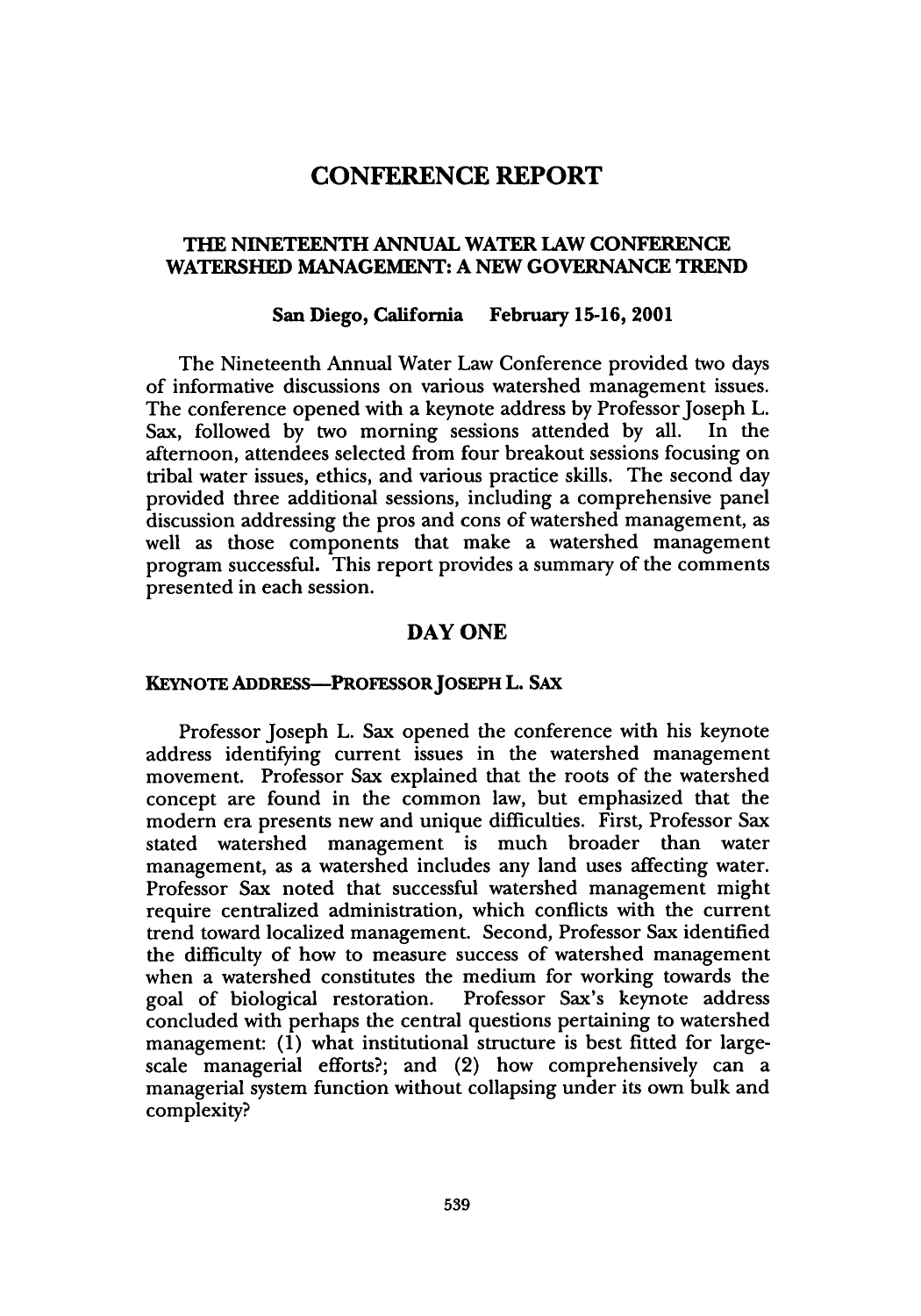#### **SESSION ONE-THE EVOLVING ROLE OF ENDANGERED SPECIES ACT CONSULTATION IN WATERSHED MANAGEMENT**

Melanie Rowland of the National Oceanic & Atmospheric Administration moderated Session One. Rowland's introduction focused primarily on the Endangered Species Act's ("ESA") section 7 jeopardy prohibition. Specifically, Rowland addressed how, with limited knowledge and resources, we can identify which activities in a watershed will or will not jeopardize an endangered species. Rowland stated that the panelists would address the advantages of fish and wildlife agencies<sup>†</sup> early involvement in projects that may require ESA consultation.

The first panelist, Tom Lindley of Perkins Coie LLP, outlined "successful" consultation. Lindley used the 93,000-acre Three-Mile Canyon Farm on the Columbia River as an example. The listing or potential listing of several species under the ESA has caused considerable controversy regarding the large operations of this farm. Therefore, the farm has attempted to create a win-win settlement with the Army Corps of Engineers ("Corps") that takes into account endangered/threatened species and economic impacts. Although definite advantages exist to working with the Corps and the National Marine Fisheries Service, the parties must address other problems. Lindley was hopeful this new consultation approach would result in a more effective way to address problems concerning watershed management.

The second panelist, Richard Opper, the Executive Director of the Missouri River Basin Association ("MRBA"), addressed ESA consultation in the context of the Missouri River Basin. Opper stated that the Missouri River Basin was one of the most unpredictable basins in terms of flooding and drought until Congress passed the Pick-Sloan Program, a part of the Flood Control Act of 1944 and the Bank Stabilization and Navigation Project. Both of these Acts significantly affect the ecological make-up of an area along the Missouri River that is larger than the state of Rhode Island. Opper asserted that in addition to ecological effects, the Acts failed to control flooding completely. The Missouri River flooded in 1993, 1995, 1996, and 1997. The Missouri Basin Governors formed the MRBA in 1981, and in 1995, the Corps asked MRBA to create a plan to address new issues. MRBA designed the plan to include input from many different organizations that incorporated issues concerning overall basin health, drought flow management, and recovery of threatened and endangered species within the basin. Opper noted that the resulting planning document is a valuable resource both for solving current issues and for drafting the necessary biological opinion for the United States Fish and Wildlife Service ("USFWS"). Currently, the Corps and the MRBA are developing a plan to incorporate the biological opinion.

The third panelist was Wayne White, Field Supervisor for the USFWS. White's presentation addressed the ESA's role in watershed management beyond the section 7 consultation process. White stated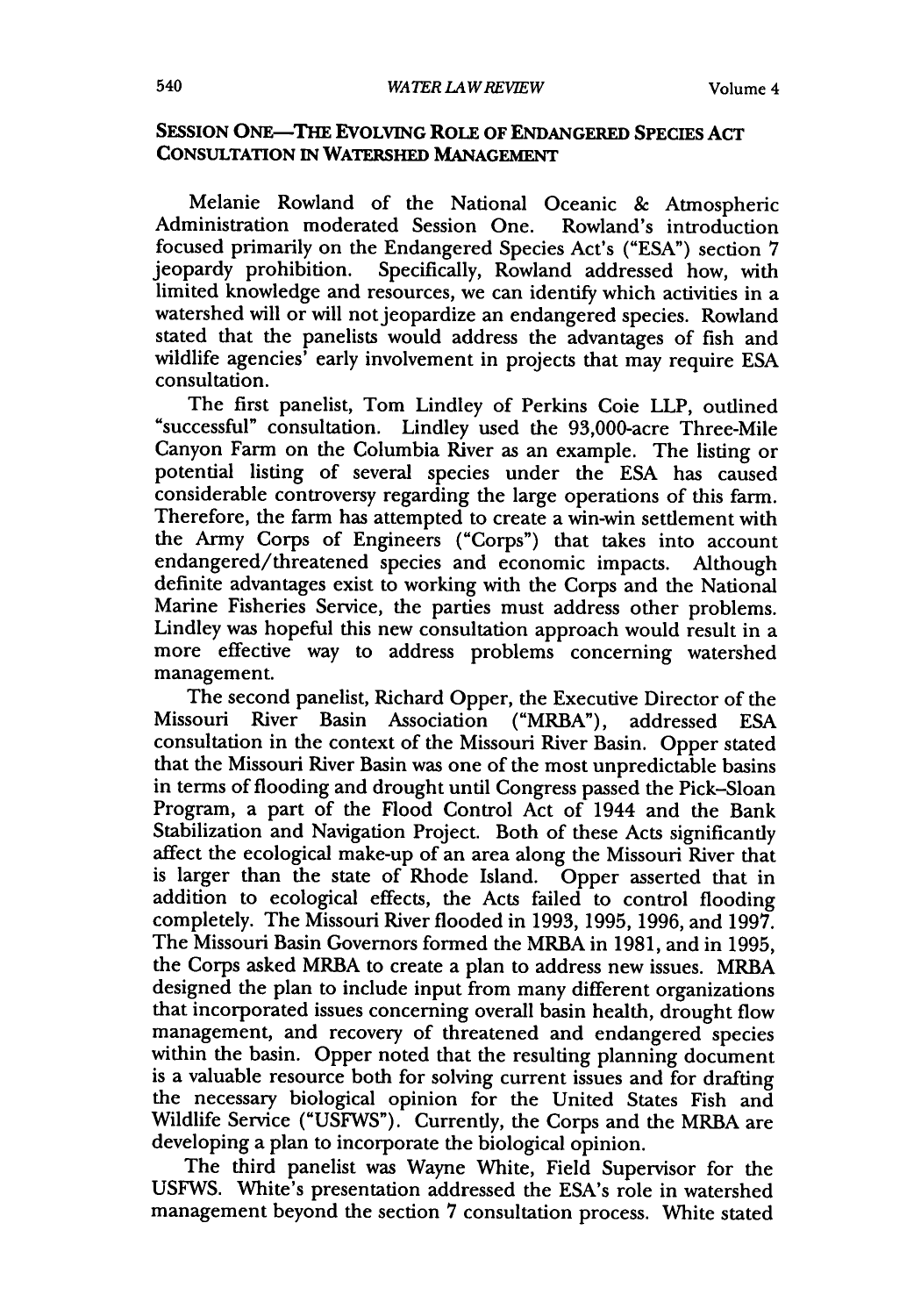that habitat loss is the main factor leading to species listing. Because watershed management is essentially ecosystem management at the watershed level, it fits well with the ESA's goals of species/ecosystem recovery, subject to many challenges. In order to address these challenges, watershed managers should prepare plans with the USFWS to make sure they are consistent with the ESA. White used the CALFED Bay-Delta Program to illustrate how section 7 relates to watershed planning and the complexities that arise in section 7 and watershed management plans. White concluded that use of this "programmatic opinion" accelerates the consultation process because planners have already analyzed the program's effects.

Opper added to White's presentation in stating that watershed plans should include land uses within the watershed. One way to accomplish this is to integrate Habitat Conservation Plans ("HCP"). Opper used the Natomas Basin HCP as an example, since it included urban development, farming, and habitat protection. Opper also noted that watershed management plans should consider non-listed species in the event the USFWS lists one in the future.

#### **SESSION TWO-CREATiVE PROGRAMS AND PROJECTS TO INCREASE** WATER **SUPPLY**

Douglas W. MacDougal of Schwabe, Williamson **&** Wyatt, **P.C.** moderated Session Two. MacDougal presented an overview of creative programs and projects to increase water supply. He stated that the purpose of Session Two was to discuss various ways to "hold back and redistribute" available water to meet two identified needs: (1) population growth, and (2) sufficient instream flows for wildlife. The panelists presented three different approaches for meeting water demands: watershed conservation, management, and storage.

The first panelist, Alf W. Brandt of the Regional Solicitor's Office, United States Department of the Interior, spoke on the use of environmental water accounts ("EWAs") and used the CALFED EWA as an example. The CALFED EWA was a solution to several problems the Sacramento-San Joaquin River Delta area faced. Brandt identified some of the problems, which included the listing of species under the ESA, the Central Valley Project Improvement Act, and the rejection of state water quality standards in the area. EWAs establish a water budget, which is more flexible than placing restrictions on water operations in order to meet environmental needs. Brandt noted that some water users objected to the CALFED EWA because they believed it would provide water for fishery needs and reduce their water supply. However, an EWA is designed to identify environmental water needs early on to reduce the need for substantial reductions at a later time. Brandt then addressed the fact that agencies operating EWAs have faced several managerial challenges. These challenges include: (1) accounting for water use; (2) controlling water assets/project operations; (3) judging risk; (4) integrating other environmental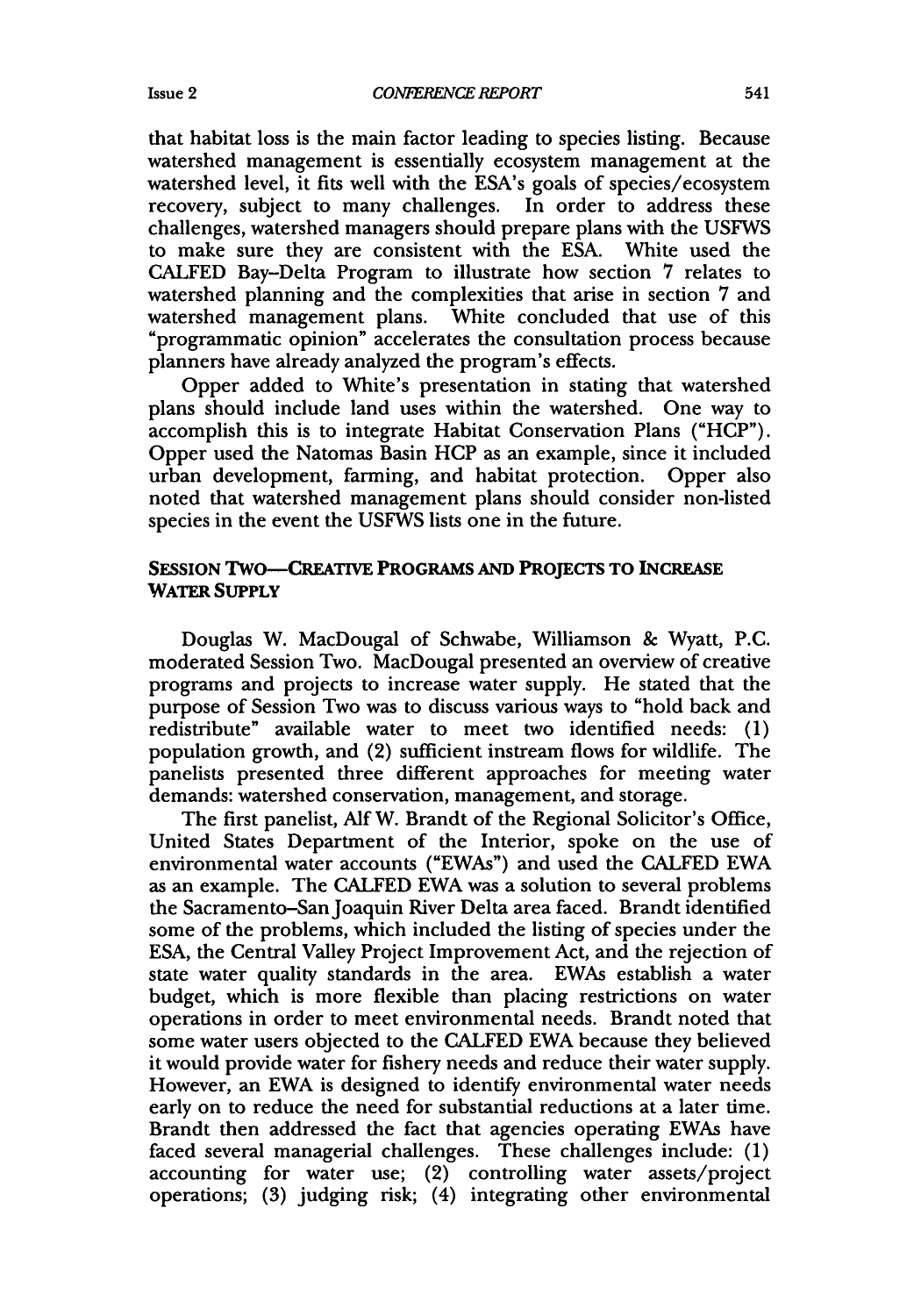supplies; (5) preparing a finance plan; (6) providing for increased deliveries; (7) acquiring water; and (8) establishing long-term environmental water development. In addition, Brandt identified legal issues the agencies have faced, including: (1) federal-state coordination/supremacy; (2) ESA commitments; (3) water rights versus contract rights;  $(4)$  dependence on water transfers; and  $(5)$ operational flexibility under water rights.

The second panelist, Martha **0.** Pagel of Schwabe Williamson & Wyatt, addressed mitigation and mitigation banking strategies in Oregon's Deschutes Basin, an area experiencing rapid population growth. One piece of legislation affecting water use in the area is the Oregon Scenic Waterway Act, which requires a certain amount of instream flow in a designated waterway. Pagel explained that the Oregon Water Resources Department created an advisory group and steering committee to develop a mitigation strategy that considers instream flows. The mitigation strategy's main goal was to "directly replace the projected impact of a groundwater use **by** adding protected flow to the river." An applicant must include a mitigation plan when applying for a new groundwater right. In addition, the advisory group created a "mitigation credits and banking" program. Pagel concluded **by** addressing the three main issues that arise in mitigation programs: **(1)** qualitative versus quantitative mitigation; 2) canal lining and piping; and **3)** enforcement.

The third panelist, Jeanne Zolezzi of Herum Crabtree Brown, addressed aquifer storage and recovery ("ASR") in California. Three main types of aquifer storage and recovery exist: in-lieu surface water use, direct recharge, and groundwater banking. Zolezzi defined each in turn. In-lieu surface water use involves using surface water, rather than groundwater, in areas where groundwater is a primary source. Direct recharge moves surface water directly into a groundwater basin. Groundwater banking recharges water from imported supplies and recovers water for export. Zolezzi noted that governmental agencies, environmental groups, and private corporations all support ASR. However, despite the support for ASR, local agricultural interests and overlying users often oppose the projects out of concern that ASR is really a plan to reallocate their groundwater rights to other users. Zolezzi concluded that adjudications and groundwater storage agreements are the most promising possible solutions to the conflict.

### **BREAK-OUT SESSION ONE-TRIBAL WATER ISSUES IN WATERSHED MANAGEMENT**

The first Break-Out Session concerned tribal water issues within watershed management. The moderator, Lorna Babby of the Native American Rights Fund, addressed tribal regulatory authority over water resources as a major consideration in watershed management and planning. Babby pointed out that since tribes possess the power to regulate conduct that directly or indirectly affects them, tribal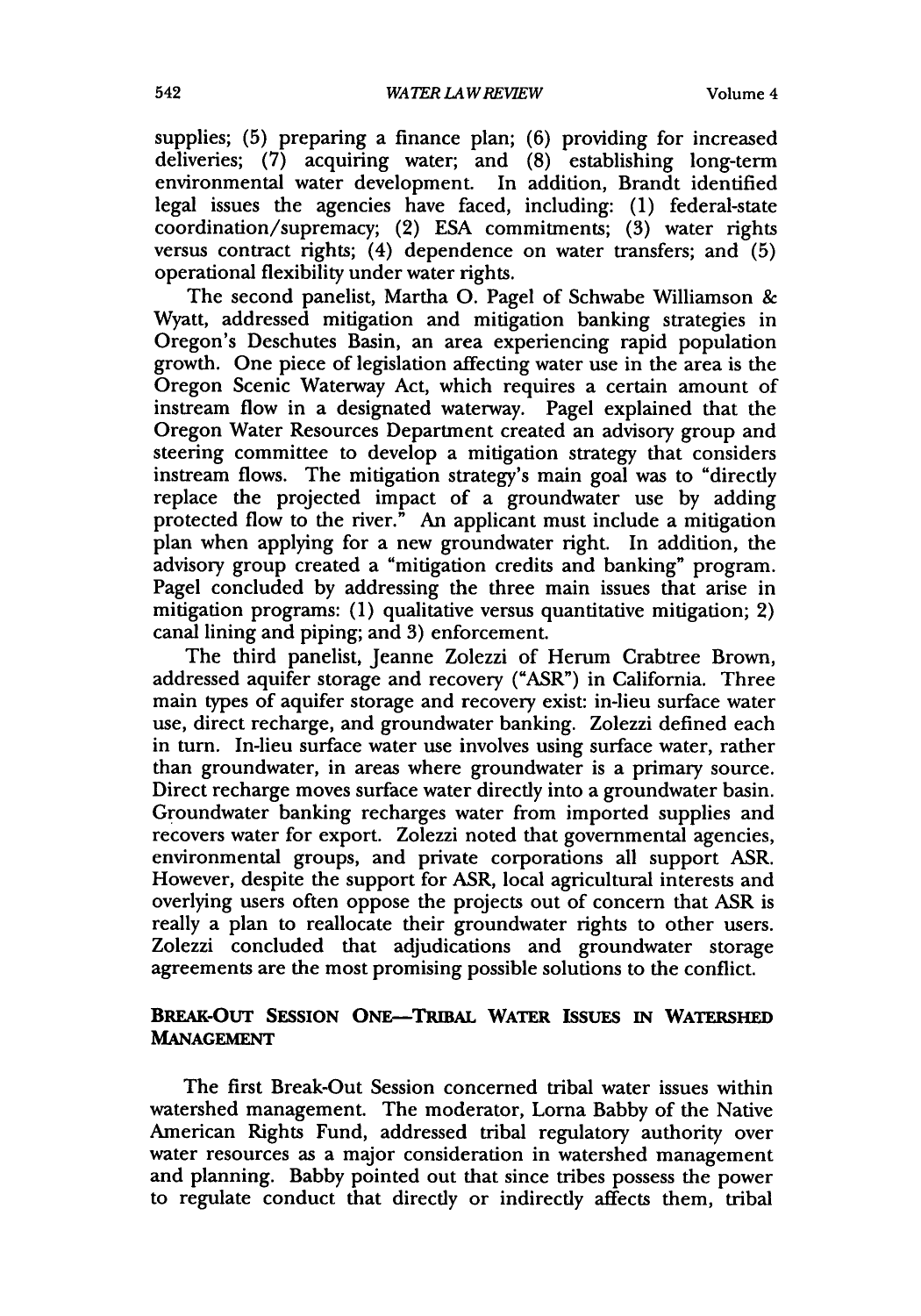sovereignty guarantees that the tribes have a say in the continuing discussion regarding water use and protection.

After Lorna Babby introduced the topic, Michael Connolly, the President and Chief Executive Officer of Laguna Resource Services, Inc., discussed basin planning with regard to tribal participation. Connolly provided a tribal perspective and contended that treating tribes as states, where water quality regulation under the Clean Water Act is concerned, was beneficial to all parties involved. Connolly expressed that "reciprocity in interest" exists, whereby all parties would reap benefits from tribal involvement.

Next, Tim Vollmann, the former Associate Solicitor for Indian Affairs, United States Department of Interior, provided a federal perspective and focused upon tribal water rights as related to the ESA. Specifically, Vollmann discussed tribes having to undergo section 7 consultation in accordance with the ESA to obtain water project approval. Vollmann noted that often tribes that possess unused senior water rights do not, in fact, have senior rights. Vollman explained that under the USFWS's or the National Marine Fisheries Service's (collectively, "Service") regulations, the party who completes section 7 consultation first gets seniority to the water. Additionally, Vollmann stated that the Service has refused to consider the "future exercise of senior water rights" in dealing with the section 7 consultation issue. As a possible solution, Vollmann suggested pursuing settlements regarding tribal water rights, as opposed to decades of uncertain adjudication. He remarked that such settlements could provide solutions in the form of federal funding, watershed improvements, and a water supply for tribal use that is also accessible to non-tribal communities.

Finally, Jeff Fassett, the President of Fassett Consulting LLC, gave a non-tribal perspective and discussed the realities of water administration in an intricate, multi-jurisdictional river basin. Fassett drew upon his experience as the State Engineer for the State of Wyoming where he dealt with the Wind River Basin, which contains both tribal and non-tribal communities. Fassett emphasized the importance of state coordination of efforts with tribal officials concerning water issues in order to produce continuing dialogue, education, and information exchange. Fassett stressed the importance of establishing communication between key participants within the affected tribal and non-tribal communities, even though such communication may consume considerable time, include a variety of partakers with differing interests, and result in an adversarial situation.

# **BREAK-OUT SESSION TWO-ETHICS: CONFIDENTIALITY ISSUES IN WATERSHED PROCESSES**

The second Break-Out Session concerned ethical issues likely to arise in relation to water allocation matters, discharges, and other water-related environmental topics. The moderator, Irma **S.** Russell of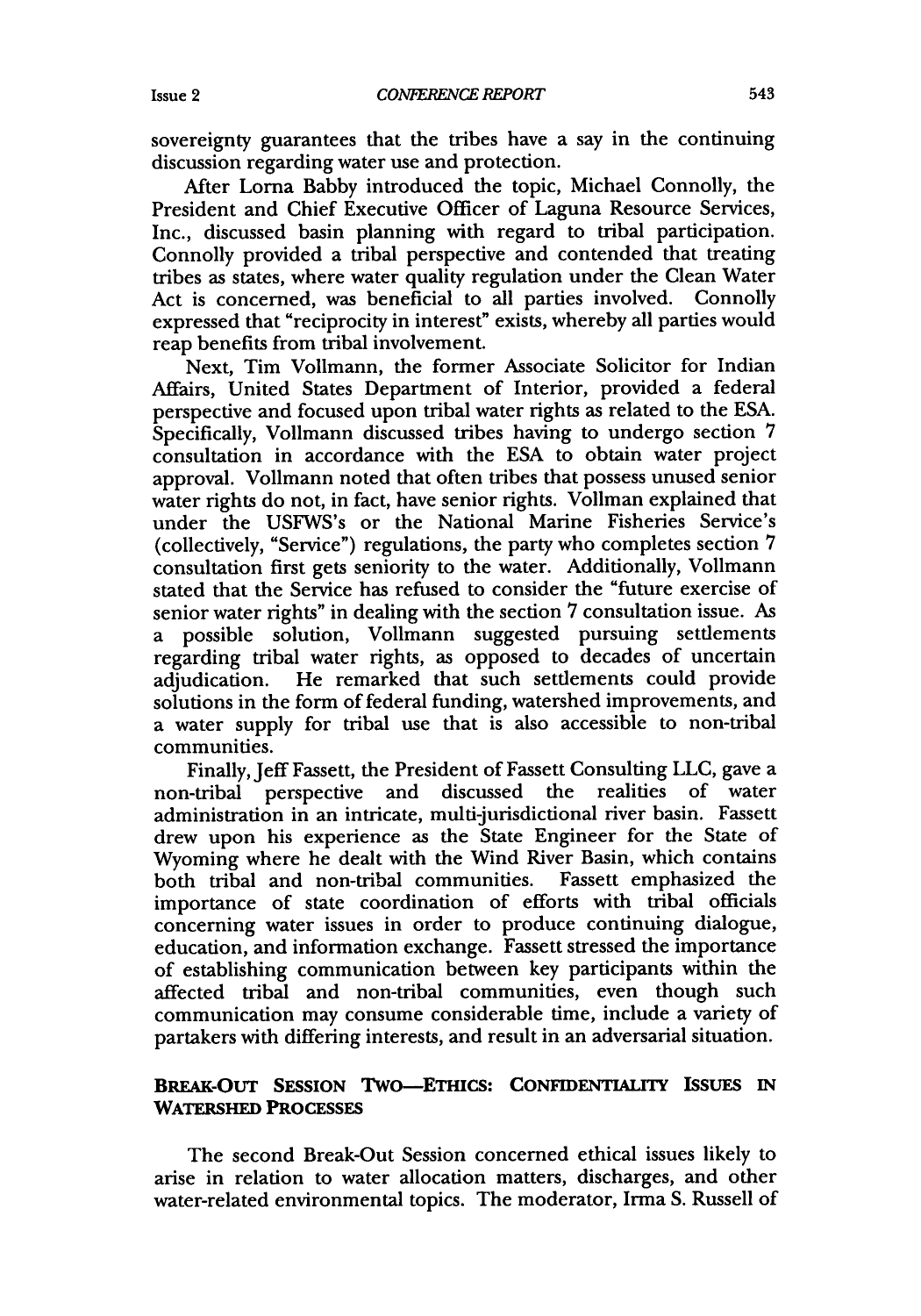the University of Memphis School of Law, stated that this discussion focused on ethical issues that arise in connection with consultants and public entities. Specifically, the session addressed issues related to the American Bar Association's Model Rules of Professional Conduct ("Model Rules"), including the Model Rule 4.2 contract prohibition, the Model Rule 1.6 prohibition against disclosure, and the issues presented in Model Rules 1.7 through 1.11.

The first speaker, Bradley F. Tellam of Barran Liebman LLP, addressed the legal and ethical standards that govern attorney interactions with experts. Tellam first discussed basic issues surrounding attorney contact with experts including expert fees, whether a lawyer may direct an expert to destroy notes or other documents the expert takes during retention, and the problem of false expert testimony. Tellam then addressed confidentiality of expert information, which he argued generally depends upon the expert's status. Tellam's final discussion concerned contact and conflict with experts. Tellam explained that set procedures often govern contact with opposing parties' expert witnesses, and, thus, Tellam advised attorneys to carefully follow these rules. In addition, Tellam cautioned attorneys to pay close attention to the Model Rules when dealing with experts who have "switched sides," or experts who will not testify.

The second speaker, Cynthia F. Covell of Alperstein, **&** Covell **P.C.,** discussed confidentiality, disclosure, and communication when dealing with government agencies and employees. Covell noted that while client identification helps determine the extent of confidentiality, Covell warned that determining the proper level of confidentiality becomes complicated when trying to discern the identity of a government attorney's client. If the public is the client, the lawyer needs to consider whether a "higher duty" exists, and what that duty might be. Covell also identified that some confusion exists with regard to communications with government attorneys. For example, in some states, such as Colorado, the Model Rules essentially treat private and government lawyers the same. However, in other places, such as Washington, **D.C.,** a government lawyer must act to further the public interest.

#### BREAK-OuT **SESSION** THREE-PRACTICE **SKILLS:** NEGOTIATION **AND** EVIDENTIARY IssuEs **CONCERNING SCIENTIFIC MODELING**

The third Break-Out Session pertained to negotiation and evidentiary issues concerning scientific modeling. The moderator, Gary Weatherford of Weatherford **&** Taaffe, LLP, began the session **by** emphasizing that scientists increasingly use mathematical models in the search for scientific facts on which to base and influence water resource decisions. Weatherford stated that attorneys utilize computer models for a variety of illustrative purposes, including reconstruction of past runoff in a watershed or basin, and reproduction of events. Weatherford contended that models could be used for prediction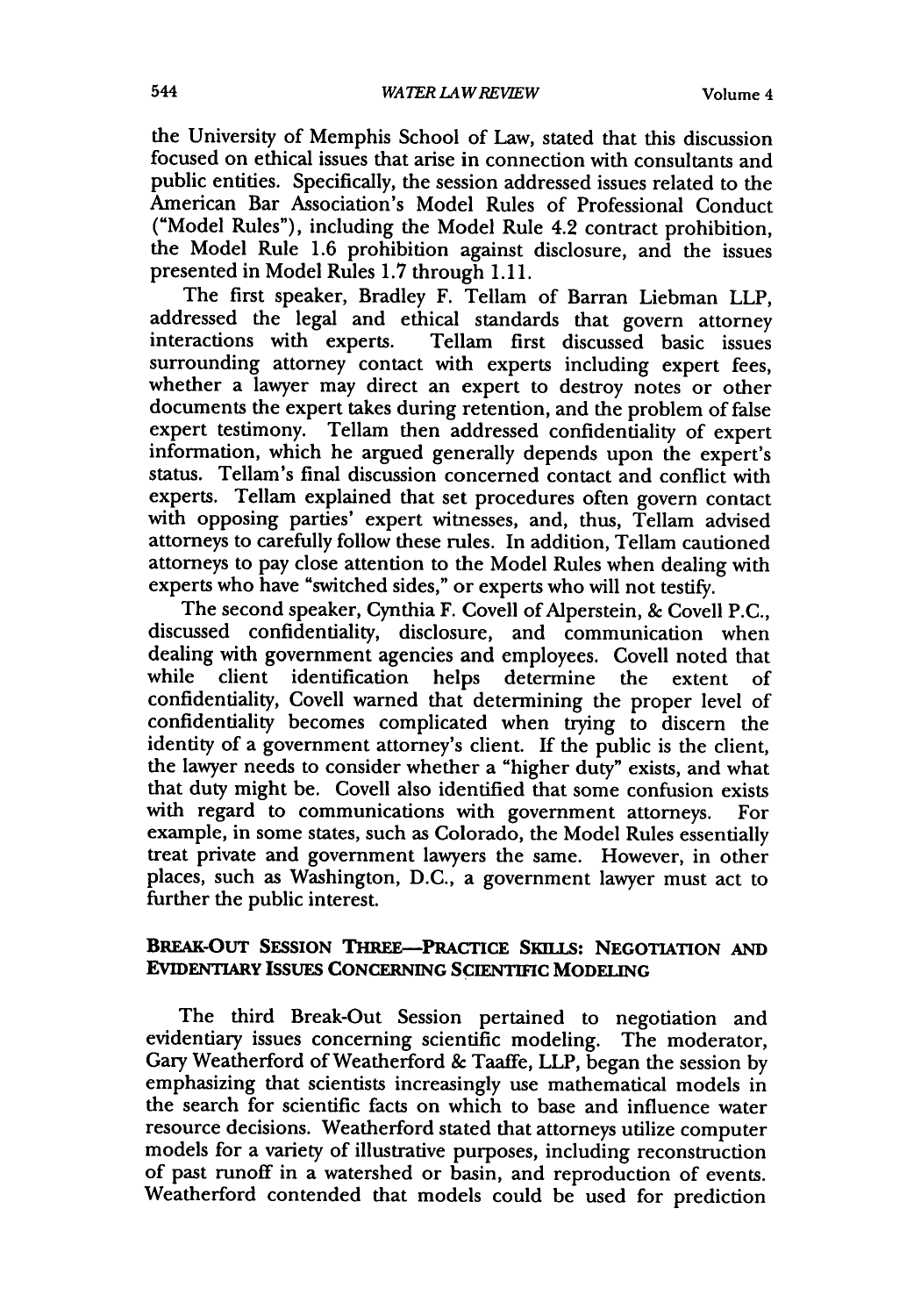purposes, data organization, process explanation, and problem solving. Weatherford cautioned, however, that predictive models could not meet an impossible standard of accuracy, since the future is unpredictable.

The first speaker, Steven Larson of S.S. Papadopulos & Associates, Inc., discussed models in engineering, science, and litigation. Larson asserted that individuals could use models for varying purposes, such as forecasting, historical analysis, alternative historical analysis, design, and performance assessment. Moreover, Larson explained that two types of models exist: **(1)** an empirical model, which conveys  $r$ elationships among variables; and  $(2)$  a deterministic model, which conveys mathematical descriptions of a certain physical process-such as momentum or continuity. Larson stated that the modeling process includes both constructing and validating the models.

The second speaker, Stuart Somach of Somach, Simmons & Dunn, discussed the use of computer models in the courtroom. Somach stressed the overall importance of using computer models in the practice of environmental law. Somach asserted that the use of models in the courtroom is generally similar to using other types of demonstrative evidence. Somach contended that when an attorney seeks to admit models, an attorney should initially consider: **(1)** the admission of the model's input for the truth of its contents; and (2) the admission of the model's assumptions/formulae and operations as scientific evidence. Somach also stated that models have utility both inside and outside of a courtroom. If such were not the case, then, in his view, models' ultimate value and reliability would be questionable. Furthermore, Somach advocated that attorneys use models as an effective way to transform computer output into a "picture" of what such output depicts. Somach also recognized that computer models are useful in the legal field regarding water quality.

## BREAK-OUT **SESSION FOUR-PRACTICE SKILLS: TRANSACTIONAL DUE DILIGENCE**

Break-Out Session Four addressed: (1) state water rights basics; (2) water right identification; **(3)** water right ownership and title examination; (4) validity of a water right, including nonuse, abandonment, and forfeiture; **(5)** security of priority; (6) water quality impact on water availability; (7) change of use and transfer issues; and (8) whether the water is wet. Each panelist addressed the issues for one of six states, Arizona, California, Colorado, Nevada, New Mexico, and Oregon. The panelists included Elizabeth Newlin Taylor of Ryley, Carlock & Applewhite, for Arizona and New Mexico; Scott Shapiro, of Downey, Brand, Seymour & Rohwer, LLP, for California; Michael F. Browning of Porzak, Browning, & Bushong, LLP, for Colorado; Sylvia Harrison of McDonald Carano Wilson McCune Bergin Frankovich & Hicks LLP, for Nevada; and Laura A. Schroeder of Schroeder Law Offices, P.C., for Oregon. While each state approaches the eight

Issue 2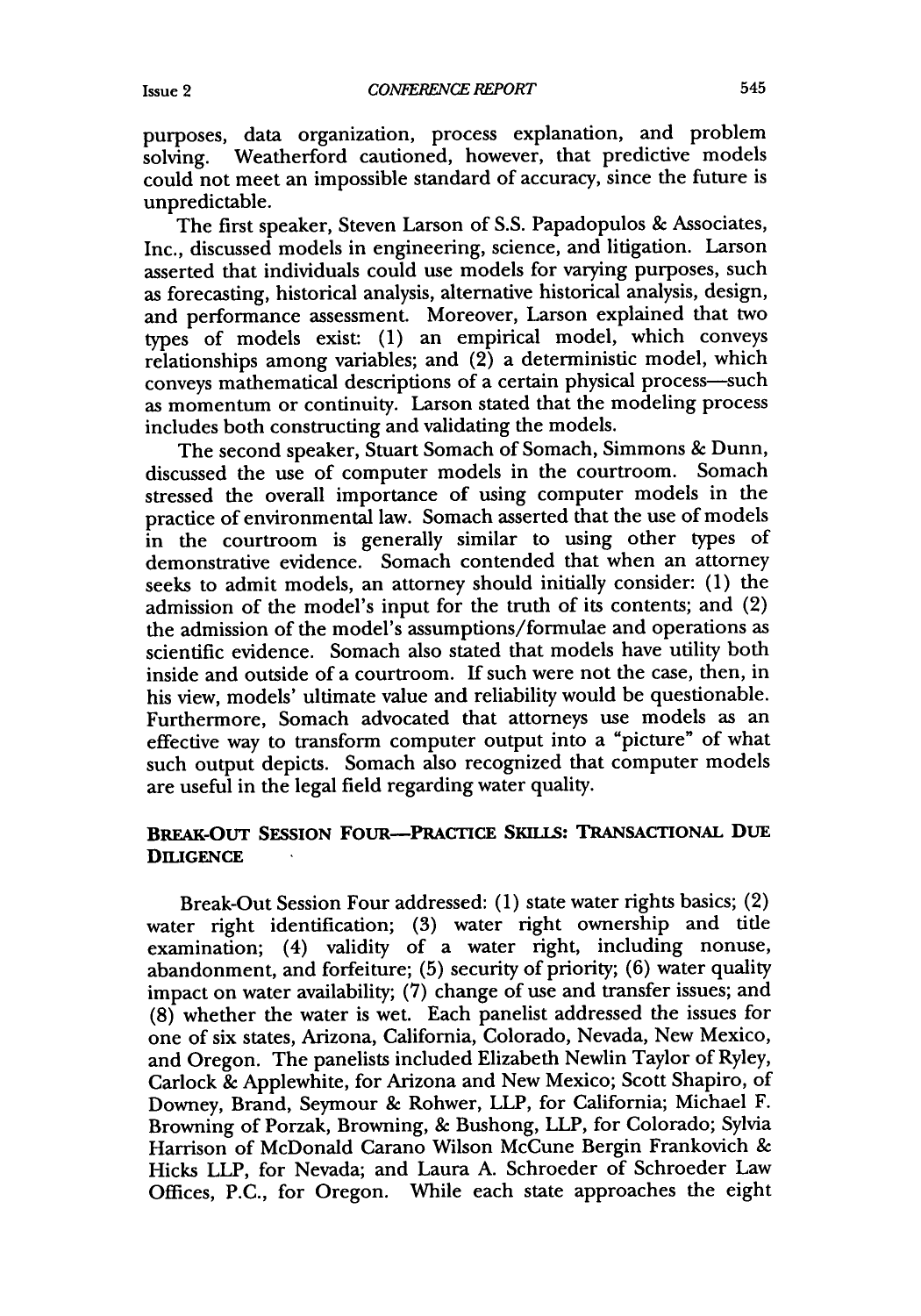topics differently, similarities do exist.

#### DAY TWO

# **SESSION** THREE-BEYOND ALLOCATION: **EQUITABLE APPORTIONMENT AND INTERSTATE WATERSHED** PROTECTION **AND MANAGEMENT**

Jerome Muys of Muys & Associates, P.C. opened day two of the conference with a presentation pertaining to equitable apportionment and interstate watershed protection and management. Muys focused on United States Supreme Court decisions that produced equitable apportionments of interstate rivers and interstate compacts. Muys stated that, traditionally, the Supreme Court focused on quantitative allocation, rather than management of either the allocations or the watershed that produces the water to satisfy the quantitative allocations. Muys recognized that in *Wyomingv. Colorado,* 259 U.S. 419, 484 (1922), the Supreme Court added "reasonable use" as a criterion to an equitable apportionment analysis. Further, in *Colorado v. New Mexico,* 459 U.S. 176 (1982), 476 U.S. 310 (1984), he stated that the Supreme Court expanded on the "wasteful uses" concept. Muys noted the Supreme Court in *Nebraska v. Wyoming,* 515 U.S. 1, 11-13 (1995), pronounced that, with regard to equitable apportionment, consideration of evidence of an upstream state's proposed actions impacts on downstream wildlife and wildlife habitat is appropriate. He further discussed that the Clean Water Act ("CWA") has superseded some earlier Supreme Court decisions dealing with water quality issues. Muys argued that international law is ahead of the United States in the area of equitable apportionment because international law explicitly imposes watershed protection and management duties upon nations sharing international watercourses. To negate the Supreme Court's lack of watershed management and protection consideration within equitable apportionment cases, Muys suggested that the United States government get more involved in such disputes-especially for the purpose of the administration and oversight of comprehensive regulatory programs that largely impact water rights, such as the CWA and the ESA. As an additional solution, Muys suggested Congress could repeal subsection (c) of the McCarran Amendment, 43 U.S.C. § 666, which provides that the Amendment's inclusive sovereign immunity waiver for river system water adjudications is not applicable to any United States' controversy in the Supreme Court concerning states' rights to use the water of any interstate stream.

# **SESSION FOUR-INTERJURISDICTIONAL WATERSHED MANAGEMENT**

The first panel on day two addressed interjurisdictional watershed management. The moderator, Jennifer Gimbel, an Assistant Attorney General within the Colorado Attorney General's Office, discussed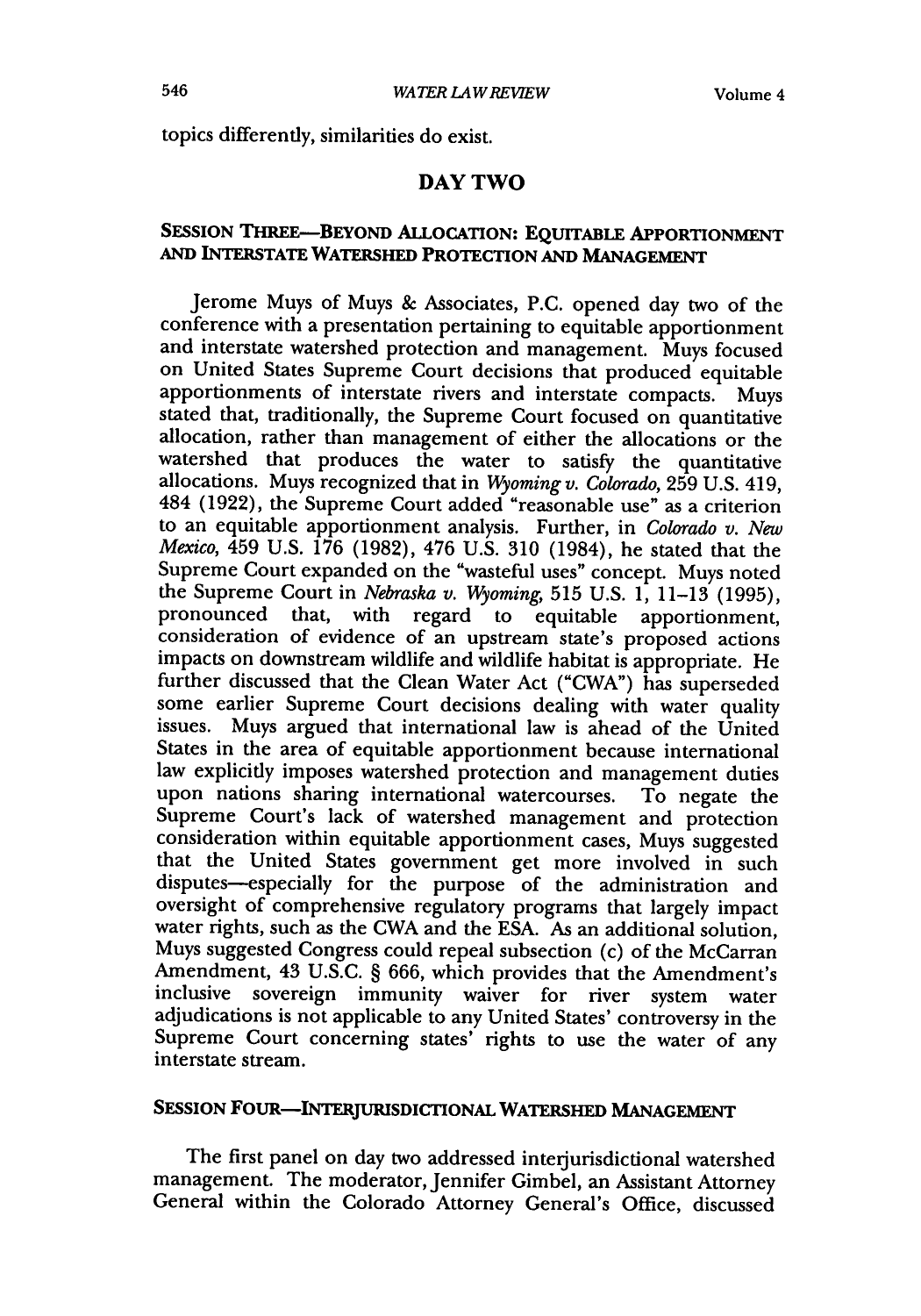section 7(a) of the ESA. Gimbel stated that section 7(a) does not mandate the consideration of Upper Basin operational effects on Lower Basin species. Specifically, Gimbel referenced the situation in which the Defenders of Wildlife and other environmental organizations filed a lawsuit against the Bureau of Reclamation for the Bureau's alleged failure to abide by the ESA in analyzing its lower Colorado River operations.

The first panelist, Charles DuMars, a professor at the University of New Mexico School of Law, discussed interjurisdictional compacts as tools for watershed management. DuMars stated that current water laws are often contradictory due to the varying interests that prompt each law. DuMars argued that new agreements for the common use of transboundary streams might be the solution to contradictory water laws. DuMars delineated steps parties to new agreements must follow in order to settle water-related disputes successfully. First, these new agreements need common data compilations. Second, at least one party to the agreement should build and calibrate a hydrologic model of the appropriate water system. Third, the parties must construct at least one model that depicts current conditions and future scenarios to illustrate both water supply and water quality effects that parties either want to achieve or avoid. Fourth, the parties should engage in discussions and negotiations. Finally, when the parties have mutually agreed upon negotiation results, the parties should integrate their agreement into a memorandum of agreement. DuMars noted that impartiality of the parties is crucial for the success of such new agreements. Furthermore, DuMars asserted that compacts are useful between individual states and between states and Indian tribes.

The second panelist, Kara Gillon of the Defenders of Wildlife, discussed the Lower Colorado River and the Middle Rio Grande. Gillon presented the Colorado River and the Rio Grande as informative case studies of the relationship between political boundaries and watersheds/river basins in resource management. Gillon highlighted the perceived tension between a state and federal governmental agencies that implement environmental laws. Gillon stated that watershed protection attempts face the problem of surmounting fragmented, incomplete, and shared regulatory schemes existing from and within the three levels of government.

The third panelist, James Lochhead of Brownstein, Hyatt & Farber, P.C., differentiated the experiences in bi-national watershed management of the Great Lakes from the experiences of the Colorado River. Specifically, Lochhead distinguished between state law, federal law, international law, dual country agreements, and recent events associated with the Great Lakes and Colorado River. Lochhead concluded that severing an allocation formula creates "irreconcilable" problems. Additionally, once parties establish frameworks, they must move forward from that point to implement them. Further, Lochhead advocated solving issues at their source and not solving problems on other states' backs. Lastly, he believed that watershed management could be achieved, via cooperation, without breaking up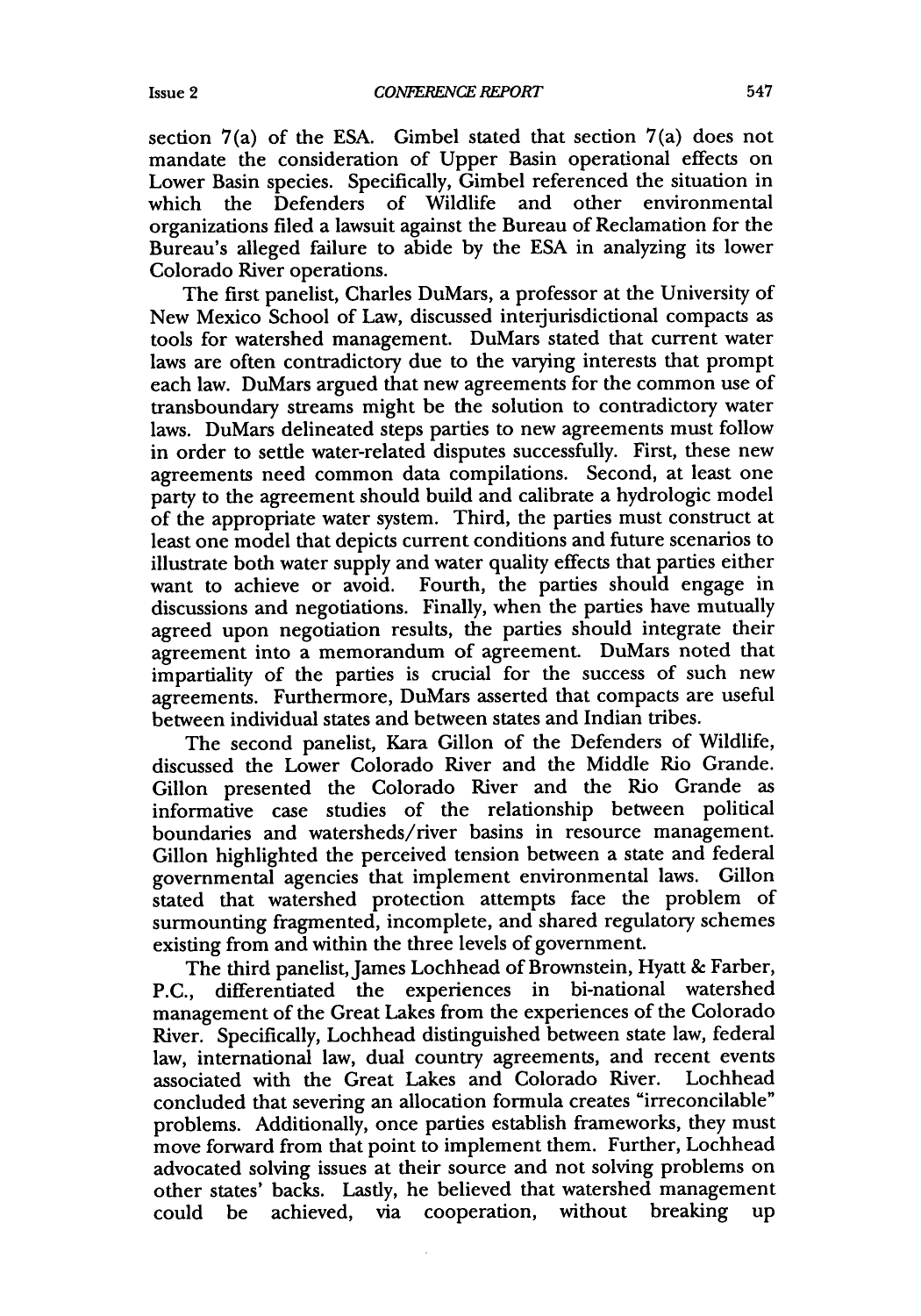#### laws/compacts that already exist.

#### **SESSION FIVE-WHAT MAKES WATERSHED PROCESSES WORK?**

The last session of the conference involved a discussion regarding what makes watershed processes work. Reed Benson of WaterWatch of Oregon, discussed concerns about watershed processes. Benson pointed out that, generally, conservationists are skeptical about watershed processes. Benson defined watershed groups as a collection of stakeholders and decision-makers who congregate to take actions that could affect the health, management, or use of natural resources in a specific watershed. Benson identified several negative aspects of watershed groups. First, Benson stated that watershed groups often lack a "mission" because they focus on reducing controversy over "hot" issues, instead of focusing on protection and/or restoration of environmental health. Second, Benson contended that watershed groups suffer from a lack of diverse "membership" involvement. Further, some watershed groups lack environmentally focused<br>members. Third, Benson stated that watershed groups present a "management" problem in that they are closed to the public and are not really accountable to anyone. Additionally, Benson mentioned that few watershed groups function under clearly established standards or processes, and no way exists to dispute their actions. Fourth, Benson stated that "motivation" could be problematic when key players show up to the table advocating specific things from the watershed group process. In contrast, Benson emphasized that some provide a mechanism to bring stakeholders to the table to talk. Second, watershed groups allow for the identification and implementation of projects. Third, watershed groups instigate stewardship. Fourth, watershed groups provide a mechanism to inform the public.

Second, Mark Smith, the Director of Water Policy in the Massachusetts Executive Office of Environmental Affairs, discussed the results of the Massachusetts watershed initiative. Smith introduced the Massachusetts' watershed program, which identifies statewide policy needs and establishes watershed teams to test new approaches to address new environmental issues. Smith stressed the essential feature to Massachusetts' watershed initiative was the creation of multidiscipline watershed teams in each of the major watersheds and the assignment of full-time team leaders to coordinate the teams' activities. Another essential aspect of the watershed initiative is the fact that "no prioritization between the watersheds" exists. Smith attributed the watershed initiative's success to the teams' empowerment, funding given to public interest groups, and to the existence of continuous dialogue.

Finally, William Stelle, Jr. of Preston Gates **&** Ellis, LLP, spoke on the ingredients necessary for watershed management initiatives. Stelle